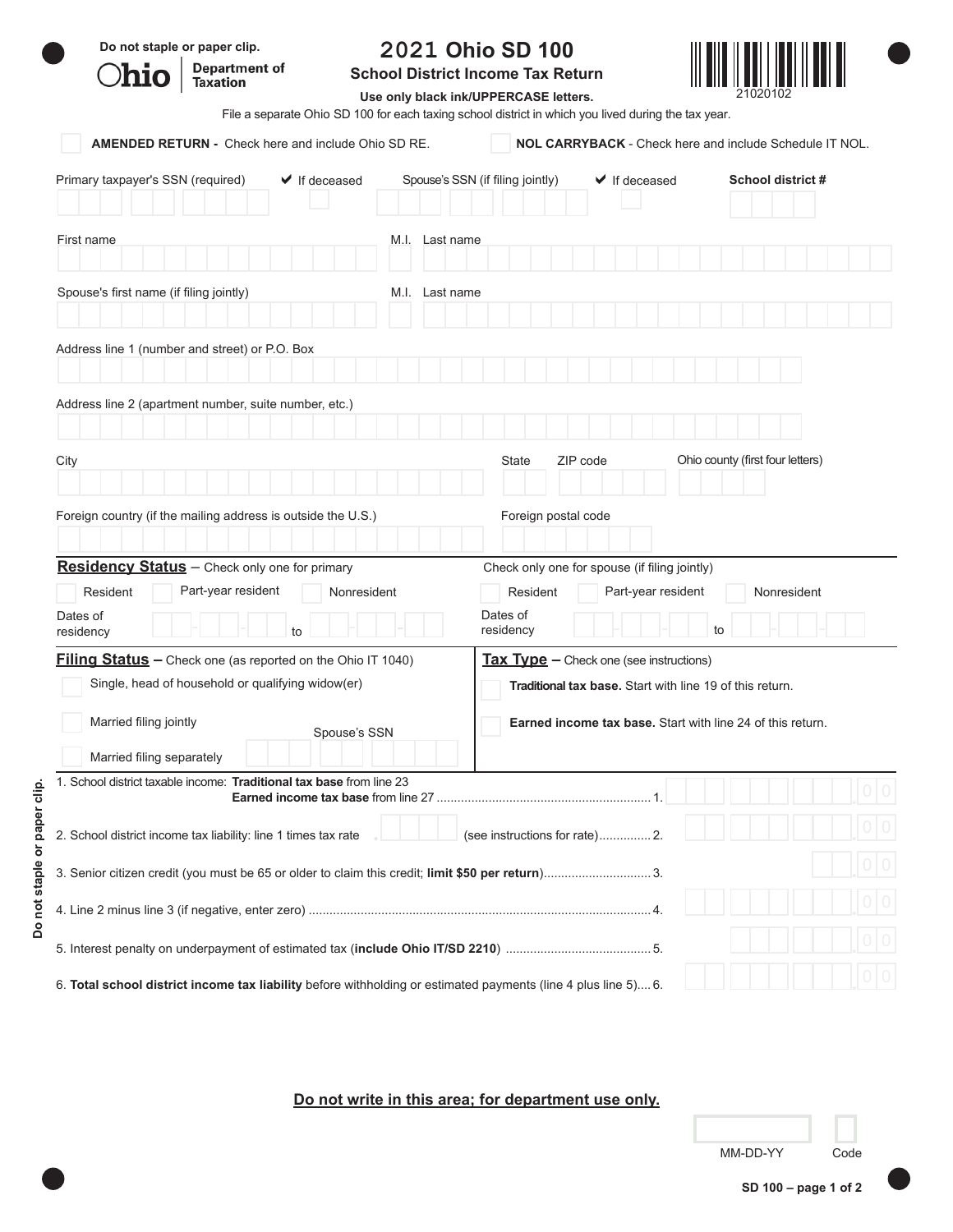## **2021 Ohio SD 100**





| <b>SSN</b>                                                                                          | SD#                                                                                                                     |                                                                                                                    |
|-----------------------------------------------------------------------------------------------------|-------------------------------------------------------------------------------------------------------------------------|--------------------------------------------------------------------------------------------------------------------|
|                                                                                                     |                                                                                                                         |                                                                                                                    |
| 7. School district income tax withheld – Schedule of School District Withholding, part A, line 1    |                                                                                                                         |                                                                                                                    |
| 8. Estimated and extension payments (from Ohio SD 100ES and SD 40P), and credit                     |                                                                                                                         |                                                                                                                    |
|                                                                                                     |                                                                                                                         |                                                                                                                    |
|                                                                                                     |                                                                                                                         |                                                                                                                    |
|                                                                                                     | 11. <b>Amended return only</b> – overpayment previously requested on original and/or amended return 11.                 |                                                                                                                    |
|                                                                                                     |                                                                                                                         |                                                                                                                    |
|                                                                                                     | If line 12 is MORE THAN line 6a, go to line 16. OTHERWISE, continue to line 13.                                         |                                                                                                                    |
|                                                                                                     | 13. Tax due (line 6a minus line 12). If line 12 is negative, ignore the "-" and add line 12 to line 6a 13.              |                                                                                                                    |
|                                                                                                     |                                                                                                                         |                                                                                                                    |
|                                                                                                     | 15. TOTAL AMOUNT DUE (line 13 plus line 14). Include Ohio SD 40P (if original return) or Ohio SD 40XP                   |                                                                                                                    |
|                                                                                                     |                                                                                                                         |                                                                                                                    |
|                                                                                                     | 17. Original return only - amount of line 16 to be credited toward next year's school district income tax liability 17. |                                                                                                                    |
| <b>Traditional Tax Base (lines 19 to 23)</b>                                                        |                                                                                                                         |                                                                                                                    |
|                                                                                                     |                                                                                                                         |                                                                                                                    |
|                                                                                                     |                                                                                                                         |                                                                                                                    |
|                                                                                                     | 20. Business income deduction add-back (from Ohio Schedule of Adjustments, line 11)  20.                                |                                                                                                                    |
|                                                                                                     |                                                                                                                         |                                                                                                                    |
| 23. School district taxable income (line 21 minus line 22; if negative, enter zero). Enter here and |                                                                                                                         | .22                                                                                                                |
|                                                                                                     |                                                                                                                         |                                                                                                                    |
| Earned Income Tax Base (lines 24 to 27)                                                             |                                                                                                                         |                                                                                                                    |
| 24. Wages and other compensation received while a resident of the school district and included      |                                                                                                                         |                                                                                                                    |
| 25. Net earnings from self-employment received while a resident of the school district and          | included in modified adjusted gross income (see instructions). Place a "-" in the box if negative                       | $\ldots$ 25.                                                                                                       |
|                                                                                                     | 26. Federal conformity adjustments (see instructions). Place a "-" in the box if negative     26.                       |                                                                                                                    |
|                                                                                                     | 27. School district taxable income (add lines 24, 25 and 26; if negative, enter zero). Enter here and                   |                                                                                                                    |
| and belief, the return and all enclosures are true, correct and complete.                           | Sign Here (required): I have read this return. Under penalties of perjury, I declare that, to the best of my knowledge  | If your refund is \$1.00 or less, no refund will be issued.<br>If you owe \$1.00 or less, no payment is necessary. |
|                                                                                                     |                                                                                                                         | NO Payment Included - Mail to:<br>Ohio Department of Taxation                                                      |
|                                                                                                     |                                                                                                                         | P.O. Box 182197<br>Columbus, OH 43218-2197                                                                         |
| Check here to authorize your preparer to discuss this return with the Department.                   |                                                                                                                         | Payment Included - Mail to:                                                                                        |
|                                                                                                     |                                                                                                                         | Ohio Department of Taxation<br>P.O. Box 182389                                                                     |
|                                                                                                     | Preparer's TIN (PTIN) P                                                                                                 | Columbus, OH 43218-2389                                                                                            |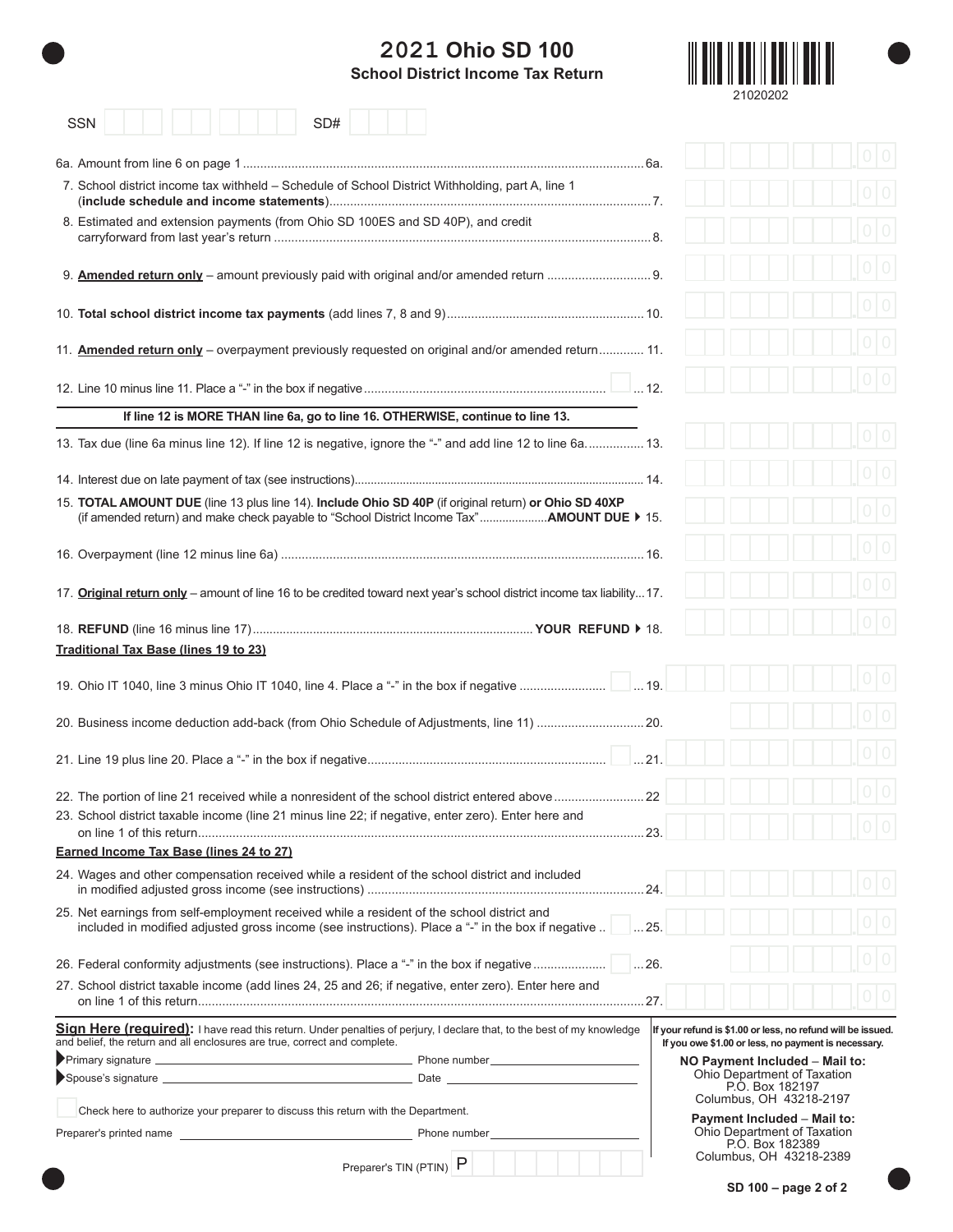

**Department of Ohio Taxation** 

#### **2021 Schedule of School District Withholding**



**Use only black ink/UPPERCASE letters.**

Complete a **separate** schedule for each SD 100 you file that reports school district withholding.

|  | Primary taxpayer's SSN |  |
|--|------------------------|--|
|--|------------------------|--|

School District #

List your and your spouse's (if filing jointly) W-2 and 1099-R forms **only if they have school district withholding**. Enter "P" in the "P/S" box if the form is the primary taxpayer's and enter "S" if it is the spouse's. If the Ohio ID number on a statement has 9 digits, enter only the first 8 digits. Complete additional copies if necessary. **Place state copies of your income statements after the last page of your return.**

**Important:** On occasion, employers will report school district withholding in box 14 of the W-2 instead of the "local" boxes. In this case, enter the school district number and the withholding amount in the appropriate fields and report the Ohio state wages from box 16 as the school district wage amount.

#### **Part A - Total Withholding**

|        |                                    | 1. Total of all school district income tax withheld for the school district entered above. Enter here and on |                                     |
|--------|------------------------------------|--------------------------------------------------------------------------------------------------------------|-------------------------------------|
|        | <b>Part B - W-2s</b>               |                                                                                                              |                                     |
| 1. P/S | Box b - EIN                        | Box 1 - Wages, tips, other compensation                                                                      | Box 2 - Federal income tax withheld |
|        |                                    |                                                                                                              |                                     |
|        | Box 15 - Employer's Ohio ID number | Box 18 - School district wages                                                                               | Box 19 - School district tax        |
|        |                                    |                                                                                                              |                                     |
| 2. P/S | Box b - EIN                        | Box 1 - Wages, tips, other compensation                                                                      | Box 2 - Federal income tax withheld |
|        |                                    |                                                                                                              |                                     |
|        | Box 15 - Employer's Ohio ID number | Box 18 - School district wages                                                                               | Box 19 - School district tax        |
|        |                                    |                                                                                                              |                                     |
| 3. P/S | Box b - EIN                        | Box 1 - Wages, tips, other compensation                                                                      | Box 2 - Federal income tax withheld |
|        |                                    |                                                                                                              |                                     |
|        | Box 15 - Employer's Ohio ID number | Box 18 - School district wages                                                                               | Box 19 - School district tax        |
|        |                                    |                                                                                                              |                                     |
| 4. P/S | Box b - EIN                        | Box 1 - Wages, tips, other compensation                                                                      | Box 2 - Federal income tax withheld |
|        |                                    |                                                                                                              |                                     |
|        | Box 15 - Employer's Ohio ID number | Box 18 - School district wages                                                                               | Box 19 - School district tax        |
|        |                                    |                                                                                                              |                                     |
| 5. P/S | Box b - EIN                        | Box 1 - Wages, tips, other compensation                                                                      | Box 2 - Federal income tax withheld |
|        |                                    |                                                                                                              |                                     |
|        | Box 15 - Employer's Ohio ID number | Box 18 - School district wages                                                                               | Box 19 - School district tax        |
|        |                                    |                                                                                                              |                                     |
|        | Part C - 1099-Rs                   |                                                                                                              |                                     |
| 1. P/S | Payer's TIN                        | Box 1 - Gross distribution                                                                                   | Box 4 - Federal income tax withheld |
|        |                                    |                                                                                                              |                                     |
|        | Box 15 - Payer's Ohio number       | Box 19 - School district distribution                                                                        | Box 17 - School district tax        |
|        |                                    |                                                                                                              |                                     |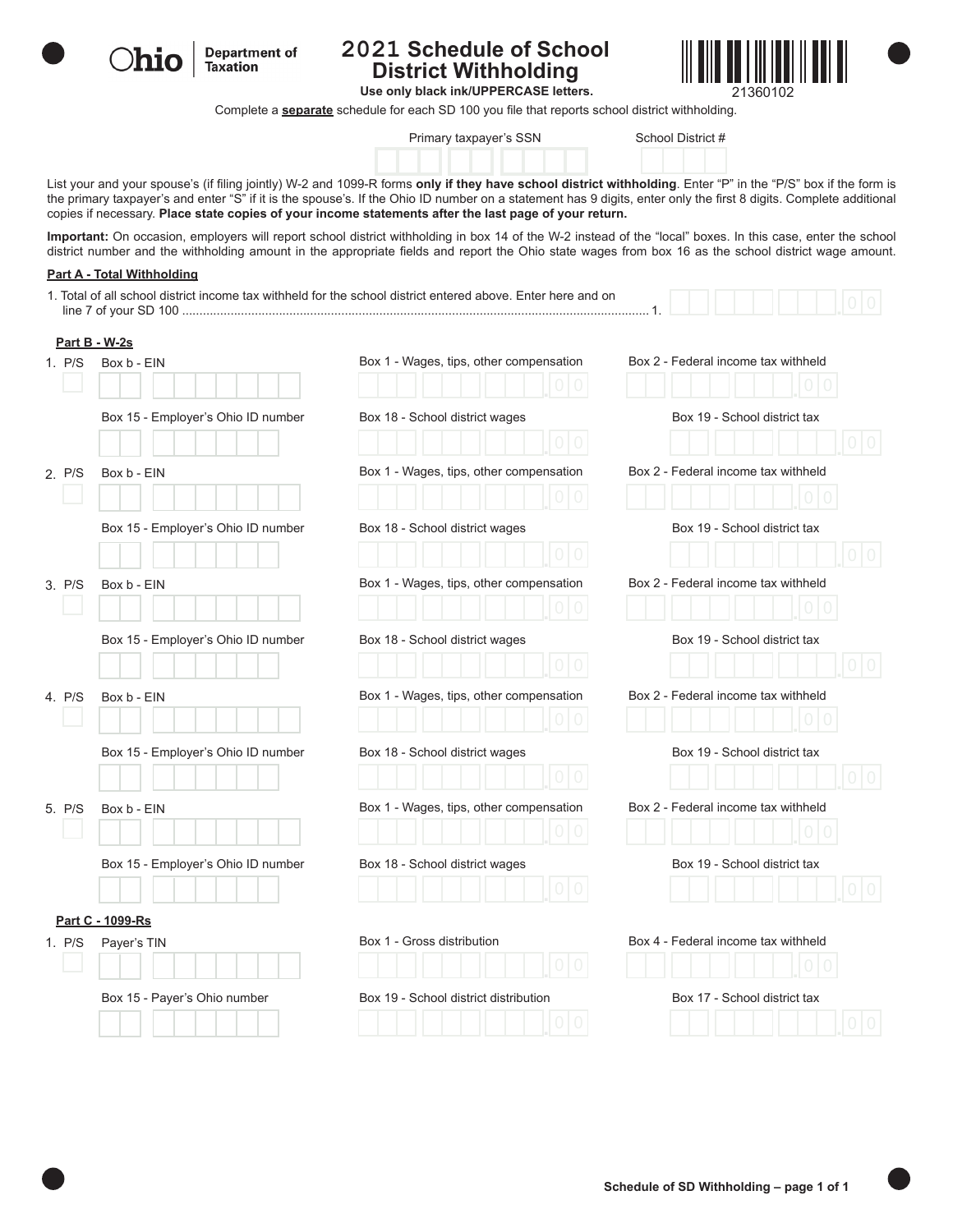

**This page is intentionally left blank.**